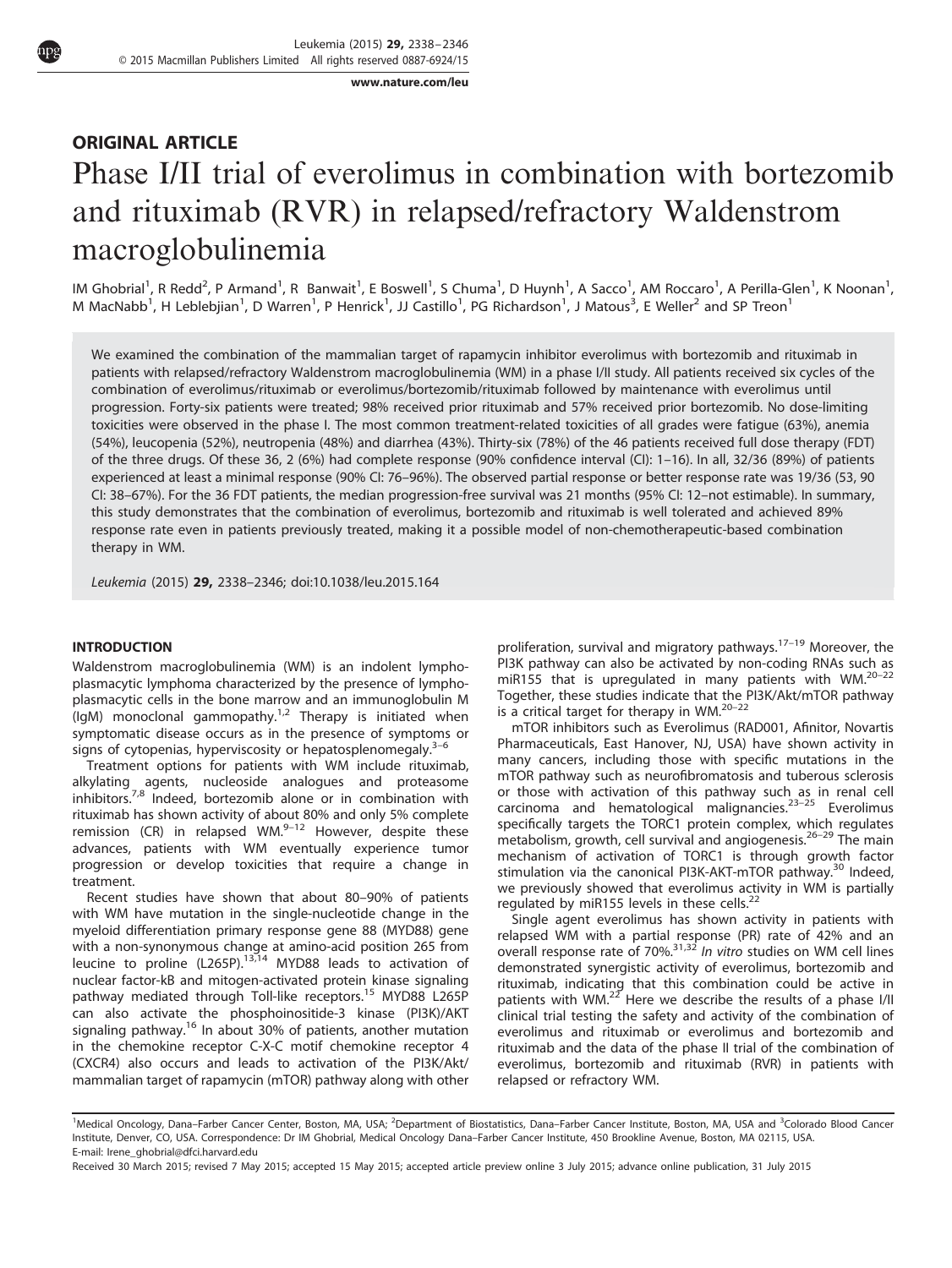#### <span id="page-1-0"></span>MATERIALS AND METHODS

#### Study design

This is a phase I/II study. The phase I portion of the study was to determine the maximum tolerated dose (MTD) of everolimus and rituximab combination or everolimus, bortezomib and rituximab combination, while the phase II portion was to evaluate the depth of responses to the everolimus, rituximab and bortezomib combination. The study was conducted at Dana–Farber Cancer Institute, Boston, MA, USA and Colorado Blood Cancer Institute, Denver, CO, USA. The study enrolled patients between April 2010 and July 2013. The review boards of participating centers approved the study, which was conducted according to the Declaration of Helsinki and International Conference on Harmonization Guidelines for Good Clinical Practice. All patients provided written informed consent. This study is registered as a phase I/II study with ClinicalTrials.gov, NCT01125293.

Patients were eligible for this trial if they had relapsed or refractory WM. Patients were required to have symptomatic disease that warrants therapy based on the consensus panel recommendations for therapy in WM. Proof of relapse was required by IgM increase and a bone marrow biopsy within 28 days prior to enrollment.

There was no limit on the number of prior therapies. Subjects may have received prior rituximab but could not be refractory to rituximab (no response to rituximab for at least 3 months after last rituximab). Patients may have received prior bortezomib or everolimus. The patients could not have received cytotoxic chemotherapy  $\leq 3$  weeks prior or biological or targeted therapies  $\leq 2$  weeks prior to enrollment in the study. The last rituximab infusion must have been at least 3 months prior to the start of the protocol therapy. Patients were required to be  $\geq 18$  years old with lymphoplasmacytic CD20+ cells in the bone marrow and measurable quantitative IgM monoclonal protein greater than normal value. Patients were to have a life expectancy of  $\geqslant$  3 months; Eastern Cooperative Oncology Group performance status of 0, 1 or 2; absolute neutrophil count  $\geqslant$ 1000 $\times$ 10<sup>6</sup>/l; platelets  $\geqslant$  75 000 $\times$ 10<sup>6</sup>/l; hemoglobin  $\geqslant$  8 g/dl; serum creatinine  $\leq 1.5 \times$  the upper limit of normal (ULN); serum bilirubin  $\leq 2$ ULN (if total bilirubin is  $>$  2, then a direct bilirubin of  $<$  1.5 ULN was acceptable); aspartate transaminase  $\leq 3 \times$  ULN  $(\leq 5 \times$  ULN if liver



involvement is present); fasting serum cholesterol  $\leqslant$  300 mg/dl, fasting triglycerides  $\leq 2.5$  ULN; fasting glucose  $\leq 1.5$  ULN, no severely impaired lung function with diffusion capacity of lung for carbon monoxide  $>50\%$ of predicted value or  $0<sub>2</sub>$  saturation of  $>88%$  in room air and no active bleeding. Patients with known HIV infection or active hepatitis B infection or active infections or other active malignancies were not eligible.

#### Study treatment for the phase I and II studies

For the phase I, patients were assigned to a dose level in the order of study entry. In the dose-escalation scheme, everolimus was given at 5 or 10 mg with rituximab or with rituximab and bortezomib at 1.3 or 1.6 mg/m<sup>2</sup>. . Rituximab was given at a fixed dose of 375 mg/m<sup>2</sup>. In the phase II, patients received everolimus 10 mg flat dose PO daily, bortezomib intravenously 1.6 mg/m<sup>2</sup> weekly on days 1, 8 and 15 every 28 days and rituximab intravenously 375 mg/m<sup>2</sup> weekly on days 1, 8, 15 and 22 every 28 days in cycles 1 and 4 only. Treatment for 4 weeks (28 days) was considered one cycle. Patients received a total of six cycles followed by maintenance therapy with everolimus 10 mg PO daily until progression. Dexamethasone was not permitted. Patients were assessed every cycle while on the combination therapy and every 3 months while on maintenance therapy. Patients with stable disease (SD) or responding disease could continue therapy until progression. Patients discontinued therapy if they experienced progressive disease (PD), relapse, no further benefit, unacceptable toxicity or by patient/investigator decision (see CONSORT diagram, Figure 1). Patients who came off study continued in event monitoring (every 3 months) until progression. Patients with rituximab-related IgM flare were not considered to have PD.

#### Determination of the dose for the phase II study

Cohorts of three patients were sequentially enrolled at each dose level (everolimus and rituximab in dose levels 1 and 2 followed by the combination of everolimus, bortezomib, and rituximab in the next dose levels) with dose-escalation proceeding based on the dose-limiting toxicity (DLT) experienced during the first treatment cycle. At each cohort, three patients were treated. If one of the first three patients experienced a DLT,



Figure 1. Consort diagram showing the distribution of patients in the phase I and II trials.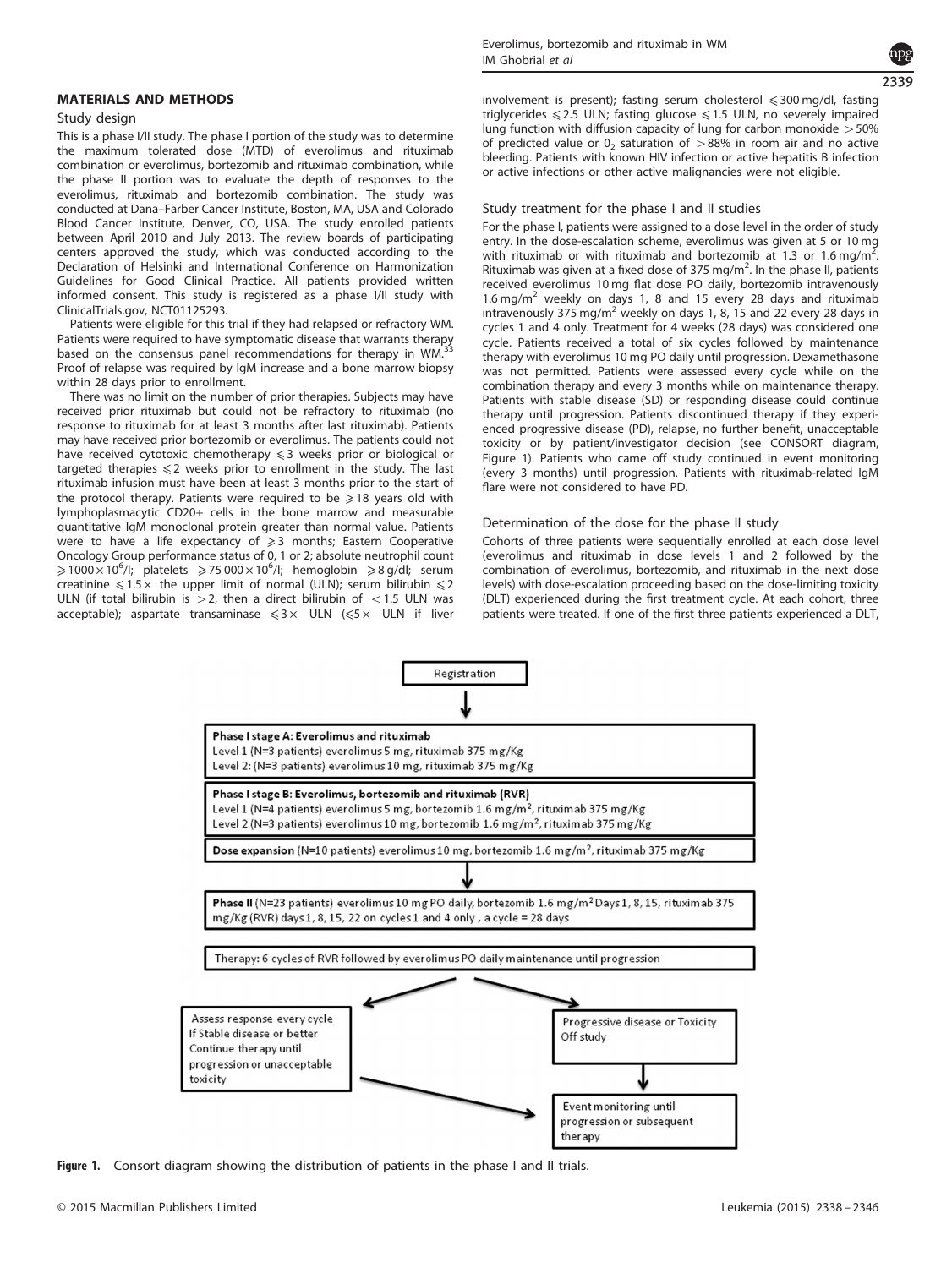2340

three additional patients were enrolled. Dose escalation occurred if none of the three patients in the cohort or one of the six patients in the cohort experienced DLT during the first treatment cycle; if two or more patients experienced DLTs, dose escalation was halted. DLT was defined as any grade 3 or higher non-hematological toxicity related to therapy or grade 4 hematological toxicity defined as platelets  $<$  10  $\times$  10<sup>9</sup>/l on more than one occasion despite transfusion support, grade 4 neutropenia for  $>7$  days and/or resulting in neutropenic fever (temperature  $\geq 101$  °F) or inability to proceed to cycle 2 due to toxicity. Lymphopenia, a recognized side effect of bortezomib, was not considered a DLT. The MTD was defined as the dose level immediately below that at which two or more patients experienced DLT. Patients who experienced DLT could continue treatment if the toxicity resolved to grade  $\leq 2$ . A 10-patient expansion cohort was included at the MTD.

#### Dose modifications

Dose modifications for attributable toxicities were allowed after the first cycle; a complete blood count was performed each week during the first cycle and with each subsequent cycle. If the platelet count was  $\geq 40$  - $0.00 \times 10^6$ /l and the absolute neutrophil count  $\geq 1000 \times 10^6$ /l and there were no grade 3 or 4 non-hematological toxicities (NCI Common Toxicity Criteria version 3.0), the full dose of everolimus was prescribed for the next cycle. Patients who did not meet the re-treatment criteria had the dose held until recovery and followed by a stepwise dose modification to 5 mg daily and 5 mg every other day. Bortezomib could be reduced from 1.6 to 1.3 to 1.0 mg/ $m^2$ . No dose modifications were allowed for rituximab, but it was omitted if there were significant rituximab reactions. No dose reescalation was allowed. Patients received supportive therapy, including erythropoietin and granulocyte colony-stimulating factor, as clinically indicated. For platelet count  $\sim$  10  $\times$  10<sup>9</sup>/l or grade 3 thrombocytopenia with bleeding, both everolimus and bortezomib were omitted and platelet support was provided. If thrombocytopenia resolved to  $\leq$  grade 2, that dose was held and treatment continued with the next planned dose, and both everolimus and bortezomib were resumed at the same dose. Varicella zoster prophylaxis with acyclovir or valacyclovir was recommended in all patients.

#### Efficacy and safety assessments

Toxicities were monitored throughout the study and for up to 30 days after the last dose of study drug. Adverse events were graded according to the National Cancer Institute Common Terminology Criteria for Adverse Events (version 3.0; Bethesda, MD, USA). Responses were determined at the end of every cycle using the International Waldenstrom Macroglobulinemia Workshop criteria and the new response criteria were adopted in the study in 2013. Therefore, the study was analyzed based on the original response criteria designed in the protocol and the new response criteria adopted in  $2013.<sup>34</sup>$  $2013.<sup>34</sup>$  $2013.<sup>34</sup>$ 

#### MYD88/L265P and CXCR WHIM mutation genotyping

Genomic DNA was isolated from bone marrow smears obtained from patients with WM  $(n=20)$  using the QIAamp DNA Micro Kit (Qiagen, Valencia, CA, USA). All sample elutions were quantified using Quant-iT PicoGreen dsDNA Assay Kit (Life Technologies, Eugene, OR, USA) following the manufacturer's protocol. Subsequently, allele-specific quantitative reverse transcriptase–PCR for MYD88/L265P and CXCR4/C1013G was performed, as previously described.<sup>[19](#page-7-0)</sup> CT values  $\geq$  35 were considered as threshold for defining absence of the variant of interest. We did not perform sequencing for other CXCR4 mutations.

#### Statistical analysis

The design of this phase I/II study is a standard 3+3 dose escalation design with 10 patients treated at MTD for the phase I ( $n = 23$ ) and a two-stage design for phase II with 23 patients treated in the first stage and additional 24 patients accrued if at least 2 response are observed among the first 23 patients. The design was selected to have high probability (0.90) of concluding the treatment to be effective when it is (defined as true very good partial response (VGPR) or better response rate of 18%) and low probability (0.10) when not (true VGPR or better response rate of 5%). A total of 46 patients (23 phase I, 23 phase II) were eligible for analysis. Efficacy results are presented for all 46 patients, for the 36 patients who received the three-drug combination at the same dose ( $n = 23$  phase II, 10 phase I extension and 3 phase I dose escalation) and for the phase II patients only ( $n = 23$ ). Toxicity is reported for these groups as well as for the phase I patients who received the two-drug combination.

Exact binomial 90% confidence intervals (CIs) were reported. The Kaplan–Meier method was used to estimate distributions of duration of response (time of first response to progression or death, censoring at the date patients were last known to be alive and disease-free for patients who had not progressed or died) and progression-free survival (PFS; time of treatment initiation to progression or death, censoring as for duration of response). At the data cutoff, one person has died, and therefore the overall survival is not reported. Patients were censored at the initiation of non-protocol therapy. The 95% CIs based on the log-log transformation were reported for the time to event end points.

Post-hoc analyses were performed to evaluate response by prior treatment with everolimus or bortezomib and time to event end points by prior bortezomib among patients who received the three-drug combination. Statistical analyses were performed using R version 3.1.2. Data cutoff was August 2014.

#### RESULTS

#### Patient characteristics, disposition and determination of MTD

From April 2010 to July 2013, a total of 46 patients were enrolled in this trial; of these, 23 patients were in the phase I study and 23 patients in the phase II study. Twenty-eight (61%) of the patients were intermediate or high risk based on the International Prognostic Scoring system for WM[.35](#page-8-0)

Baseline patient characteristics are detailed in [Table 1](#page-3-0); the median number of prior treatments in all the patients was 2 (range 1–9), with 37% of patients receiving  $\geq$  3 lines of therapy. Prior therapies received at any time point included: rituximab-based therapy in 45/46 (98%) of patients, bortezomib-based therapy in 26/46 (57%), and prior bortezomib/rituximab combination in 24/46 (54%). The median time from diagnosis to study entry was 50 months (range 5–163).

The median IgM at the time of study entry was 3180 mg/dl (255–9020), with a median IgM of 3130 mg/dl (range 289–6200) in the phase II patients. The median beta 2 microglobulin for all patients was 3.6 mg/l (range 1.8–9.8).

Patient disposition is detailed in [Figure 1](#page-1-0). No DLTs were observed and therefore no expansion of cohorts occurred. The MTD was, therefore, determined to be everolimus 10 mg, bortezomib  $1.6 \text{ mg/m}^2$  and rituximab 375 mg/m<sup>2</sup>. Ten more patients were enrolled in the dose expansion of the MTD in the phase I trial. Another 23 patients were enrolled in the phase II portion of the protocol. A total of 36 patients received full dose therapy (FDT) of all three agents (13 in the last dose escalation and the expanded phase I trial and 23 in the phase II trial). These 36 patients are termed 'FDT' in further analysis described below.

#### Drug exposure and patient disposition

Per protocol, all patients in the study were to receive six cycles of the combination of everolimus/bortezomib/rituximab (or everolimus/rituximab alone in stage A phase I patients) followed by maintenance with everolimus alone until progression. As of August 2014, the median duration of therapy received for all patients was 10 months (1–41), for patients who received FDT  $(n=36)$  was 10 months (1-37) and for phase II patients was 7 months (1–24).

Among the patients who received the two-drug combination, the median number of cycles was 26 (3–44). Among the patients who received the three-drug combination, the median number of cycles was 23 (1–39). For bortezomib, 25/40 (63%) of patients received all 6 cycles of bortezomib, with 16/23 (70%) of patients in the phase II study. Of the 40 patients who received bortezomib, there were 19 patients who had doses missed and a total of 14 who had dose reductions. Most cases of dose reductions were due to sensory peripheral neuropathy except for 3 patients: 1 for neutropenia, 1 for tinnitus, and 1 for nausea. For rituximab, a total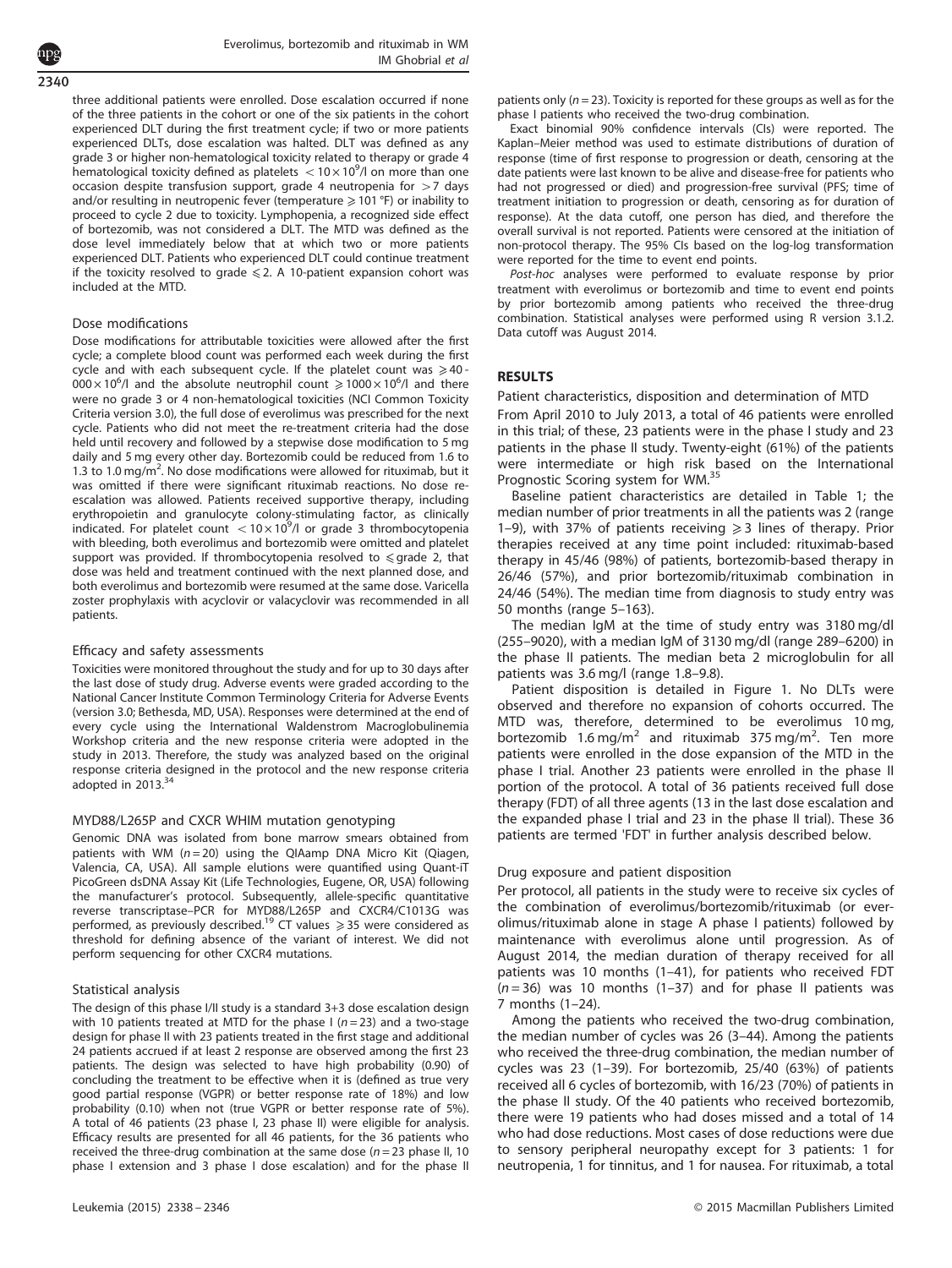<span id="page-3-0"></span>

| and by phase                                                          |                                      | Sub-population                                       |                      |
|-----------------------------------------------------------------------|--------------------------------------|------------------------------------------------------|----------------------|
|                                                                       |                                      |                                                      |                      |
|                                                                       | All patients<br>$n = 46$             | <b>FDT</b><br>$n = 36$                               | Phase II<br>$n = 23$ |
|                                                                       |                                      |                                                      |                      |
| Age at registration (years)                                           | Median (range) 64 (48-84) 65 (48-84) |                                                      | 66 (49-84)           |
| Sex<br>Male                                                           | 26 (57%)                             | 20 (56%)                                             | 12 (52%)             |
| Race<br>Black or African 1 (2%)<br>American                           |                                      | $0(0\%)$                                             | $0(0\%)$             |
| Other<br>White                                                        | $1(2\%)$<br>44 (96%)                 | 1(3%)<br>35 (97%)                                    | 1(4%)<br>22 (96%)    |
| Disease status                                                        |                                      |                                                      |                      |
| Refractory                                                            | 2 (4%)                               | 2 (6%)                                               | 2(9%)                |
| Relapsed                                                              | 15 (33%)                             | 14 (39%)                                             | 6(26%)               |
| Relapsed and<br>refractory                                            | 29 (63%)                             | 20 (56%)                                             | 15 (65%)             |
| <b>ECOG PS</b>                                                        |                                      |                                                      |                      |
| 0                                                                     | 34 (74%)                             | 24 (67%)                                             | 13 (57%)             |
| 1<br>2                                                                | 9 (20%)<br>3 (7%)                    | 9 (25%)<br>3(8%)                                     | 7 (30%)<br>3(13%)    |
| <b>IPSSWM</b>                                                         |                                      |                                                      |                      |
| Low                                                                   | 18 (39%)                             | 14 (39%)                                             | 6 (26%)              |
| Intermediate<br>High                                                  | 21 (46%)<br>7 (15%)                  | 18 (50%)<br>4 (11%)                                  | 13 (57%)<br>4 (17%)  |
| No. of prior therapies                                                |                                      |                                                      |                      |
| Median (range)<br>1                                                   | $2(1-9)$<br>12 (26%)                 | $2(1-9)$<br>11 (31%)                                 | $2(1-9)$<br>8 (35%)  |
| $\overline{2}$                                                        | 17 (37%)                             | 14 (39%)                                             | 7 (30%)              |
| 3                                                                     | 5 (11%)                              | 3 (8%)                                               | 3(13%)               |
| $4+$                                                                  | 12 (26%)                             | 8 (22%)                                              | 5 (22%)              |
| Prior rituximab<br>Yes                                                | 45 (98%)                             | 35 (97%)                                             | 22 (96%)             |
| Prior bortezomib<br>Yes                                               | 26 (57%)                             | 20 (56%)                                             | 13 (57%)             |
| Prior rituximab/bortezomib combination<br>Yes                         | 25 (54%)                             | 19 (53%)                                             | 12 (52%)             |
| Time from initial diagnosis to study entry (months)<br>Median (range) | $63(5-251)$                          | $63(5 - 251)$                                        | $64(5 - 251)$        |
| lgM (mg/dl)                                                           |                                      | Median (range) 3180 (255-9020) 2980 (255-6200)       | 3130 (289-6200)      |
| Electrophoresis, M-spike                                              | Median (range) 2.0 (0.3–6.8)         | $1.9(0.3-3.7)$                                       | $1.9(0.3-3.7)$       |
| Kappa (mg/l)<br>Median (range)                                        |                                      | 31.6 (1.2–1470.0) 32.0 (1.2–1470.0) 32.0 (1.2–668.0) |                      |
| Lambda (mg/l)<br>Median (range)                                       | 4.0 (1.0–395.0)                      | 6.2 (1.2–395.0)                                      | $4.8(1.4 - 395.0)$   |
| Kappa/lambda ratio<br>Median (range)                                  | 7.6 (0.0-1176.0)                     | 7.6 (0.0–1176.0)                                     | $7.8$ (0.0-160.6)    |
| Albumin (g/dl)<br>Median (range)                                      | $3.8(2.8-4.7)$                       | $3.8(3.0-4.7)$                                       | 3.7 (3.0–4.7)        |

|                                                         |                              |                                                | Sub-population       |
|---------------------------------------------------------|------------------------------|------------------------------------------------|----------------------|
|                                                         | All patients<br>$n = 46$     | <i>FDT</i><br>$n = 36$                         | Phase II<br>$n = 23$ |
| $\beta$ -2 Microglobulin (mg/l)                         | Median (range) 3.6 (1.8–9.8) | $3.6(1.8-9.8)$                                 | $3.7(2.1-9.8)$       |
| Hemoglobin (g/dl)                                       |                              | Median (range) 11.1 (7.3–15.6) 11.1 (7.3–15.6) | $10.7(7.3-14.4)$     |
| LPL cell in bone marrow (%)<br>Median (range) 70 (5–95) |                              | 60 (10–95)                                     | 70 (20-95)           |

of 36/46 (74%) patients received 2 cycles of rituximab per protocol with 27/36 (75%) of the patients at FDT. There were 15 patients (6 phase I and 9 phase II patients) who had rituximab doses held/ interrupted. Most cases of dose interruption for rituximab were due to allergic rituximab reactions except for one case of infection and one for generalized fatigue/malaise. For everolimus, a total of 38/46 (82%) patients completed all 6 cycles of combination therapy with 29/36 (80%) of patients at FDT. There were 24/46 (52%) cases of dose reductions or dose interruption for everolimus. There were 7 (15%) patients who came off study due to toxicity; 6 (17%) of those were in the 36 FDT.

# Safety and tolerability

There were no DLTs observed in this study, and no deaths occurred related to study drugs. Treatment-related adverse events (⩾25% frequency for grades 1 and 2 and all grades 3–5) are shown in [Table 2.](#page-4-0) The most common toxicities in all patients in the study were fatigue (29 patients, 63%), anemia (25 patients, 54%), leucopenia (24 patients, 52%), neutropenia (22 patients, 48%) and diarrhea (20 patients, 43%). Sensory peripheral neuropathy was reported in 19/46 (41%) patients, 11 in the phase I and 8 in the phase II. Of these, only 2/46 (4.3%) cases were reported to be grade 3 neuropathy; none occurred in the phase II patients, and only one occurred in FDT patients. No grade 4 sensory peripheral neuropathy was observed.

In the phase II study, the most common treatment-related toxicities included cytopenias, specifically anemia and leucopenia that occurred in 10/23 (43%) and 11/23 (48%) patients, respectively; 7 (30%) patients experienced G3–4 anemia and 3 (13%) leucopenia. Other non-hematological treatment-related toxicities included 4% G3–4 hyperglycemia; G1–2 toxicities included diarrhea in 43%; hypertriglyceridemia in 39%; fatigue and sensory neuropathy in 34%; taste disturbance, edema and hyperglycemia in 30% and pneumonitis in 26%.

In patients who received the FDT, the most common treatmentrelated toxicities were cytopenias, specifically anemia and leucopenia, which occurred in 18/36 (50%) and 19/36 (53%), respectively, with 10 (28%) experiencing G3–4 anemia and 9 (25%) experiencing G3–4 leucopenia. Other non-hematological treatment-related toxicities included upper airway infections in 21 patients (58%), fatigue (20, 55%) and neutropenia (17, 47%).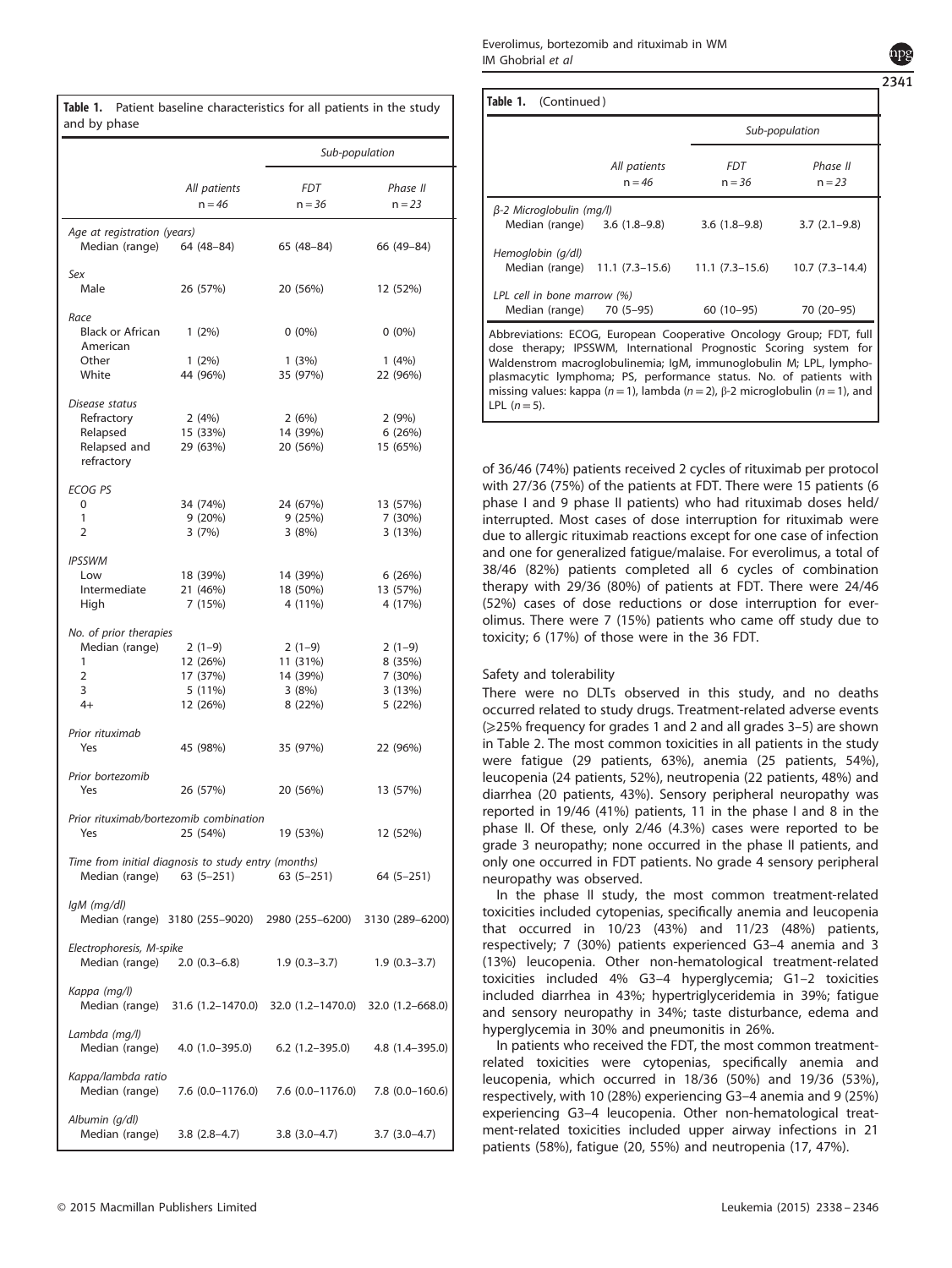<span id="page-4-0"></span>2342

|  | Everolimus, bortezomib and rituximab in WM |                   |  |
|--|--------------------------------------------|-------------------|--|
|  |                                            | IM Ghobrial et al |  |

| Grade 4<br>(4%)<br>(4%)<br>2(9%)<br>Phase II ( $N = 23$ )<br>Grade 3<br>(13%)<br>6 (26%<br>2(9%)<br>2 (9%)<br>(4%)<br>2(9%)<br>1(4%)<br>$\infty$<br>Grade 1/2<br>12 (52%)<br>3 (13%)<br>8 (35%)<br>7 (30%)<br>10 (43%)<br>8 (35%)<br>8 (35%)<br>6 (26%)<br>4 (17%)<br>(30%)<br>(17%)<br>(35%)<br>(39%)<br>(30%)<br>(13%)<br>(30%)<br>(35%)<br>(30%)<br>(13%)<br>(13%)<br>2(9%)<br>(4%)<br>(9%)<br>2(9%)<br>$\overline{0}$<br>$\overline{\circ}$<br>4<br>$\sim$<br>$\infty$<br>All grades<br>(39%)<br>11(31%)<br>(25%)<br>10 (28%)<br>(14%)<br>(55%)<br>21 (58%)<br>18 (50%)<br>(53%)<br>17 (47%)<br>16 (44%)<br>16 (44%)<br>13 (36%)<br>(25%)<br>(31%)<br>(22%)<br>(31%)<br>11 (31%)<br>9 (25%)<br>9 (25%)<br>(17%)<br>(17%)<br>(14%)<br>(14%)<br>36<br>$\frac{19}{1}$<br>$\frac{0}{2}$<br>$\leq$<br>$\overline{\circ}$<br>$\frac{1}{4}$<br>$\bar{\circ}$<br>o<br>$\circ$<br>Grade 4<br>$\begin{array}{c} 2 \ (6\%) \\ 4 \ (11\%) \end{array}$<br>4 (11%)<br>1(3%)<br>G<br>FDT ( $N = 36$ )<br>Grade 3<br>(25%)<br>(19%)<br>(11%)<br>3 (8%)<br>(3%)<br>(3%)<br>(3%)<br>(3%)<br>(6%)<br>(3%)<br>$\frac{6}{2}$<br>Ō<br>Grade 1/2<br>4 (11%)<br>(14%)<br>(25%)<br>20 (56%)<br>18 (50%)<br>(22%)<br>10 (28%)<br>9 (25%)<br>16(44%<br>15 (42%)<br>(33%)<br>(22%)<br>(36%)<br>(31%)<br>(22%)<br>(31%)<br>(31%)<br>11(31%)<br>10 (28%)<br>(19%)<br>(17%)<br>(17%)<br>5(14%)<br>(14%)<br>$\overline{1}$<br>$\overline{\circ}$<br>$\overline{5}$<br>Ξ<br>$\overline{\circ}$<br>$\overline{C}$<br>$\infty$<br>$\equiv$<br>$\circ$<br>O<br>All grades<br>29 (63%)<br>29 (63%)<br>25 (54%)<br>24 (52%)<br>22 (48%)<br>20 (43%)<br>19 (41%)<br>19(41%<br>16 (35%)<br>15 (33%)<br>13 (28%)<br>10(22%)<br>0(22%)<br>(20%)<br>(20%)<br>(13%)<br>13 (28%<br>(26%)<br>12 (26%<br>12 (26%<br>11 (24%<br>(17%)<br>(17%)<br>(17%)<br>$\frac{4}{6}$<br>$\overline{2}$<br>$\overline{0}$<br>$\sigma$<br>O<br>$\infty$<br>$\infty$<br>$\infty$<br>Grade 4<br>(13%)<br>(13%)<br>All patients $(N = 46)$<br>(96)<br>$(9\%)$<br>(2%)<br>$\overline{4}$<br>12 (26%)<br>11 (24%)<br>7 (15%)<br>Grade 3<br>3(7%)<br>2(4%)<br>$1 (2\%)$<br>1 (2%)<br>2(4%)<br>2(4%)<br>1 (2%)<br>$\overline{0}$<br>Grade 1/2<br>(13%)<br>3 (28%)<br>3 (28%)<br>2 (26%)<br>11 (24%<br>12 (26%)<br>9 (20%)<br>(15%)<br>(17%)<br>8 (17%)<br>8 (17%)<br>29 (63%)<br>26 (57%)<br>12 (26%)<br>9 (20%)<br>20 (43%)<br>17 (37%)<br>8 (39%)<br>5 (33%)<br>3 (28%)<br>10(22%)<br>10 (22%)<br>10 (22%<br>4 (9%)<br>$\frac{3}{2}$<br>$\frac{8}{6}$<br>$\frac{1}{\sigma}$<br>$\overline{a}$<br>Worst overall grade across all toxicities, n<br>Pneumonitis/pulmonary infiltrates<br>Upper airway/sinus and lung<br>Fever w/o neutropenia<br>Hypercholesterolemia<br>Neuropathy-sensory<br>Hypertriglyceridemia<br>Hypophosphatemia<br>Rash/desquamation<br>Taste disturbance<br>Allergic reaction<br>Muco/stomatitis<br>Head/headache<br>Pruritus/itching<br>Hyperglycemia<br>Hemoglobin<br>Neutrophils<br>Leukocytes<br>Dyspnea<br>Diarrhea<br>Platelets<br>Fatigue<br>Nausea<br>Edema<br>Cough | All toxicities of phases I and II<br>Table 2. |                  |  |       |       |  |       |      |  |                   |
|--------------------------------------------------------------------------------------------------------------------------------------------------------------------------------------------------------------------------------------------------------------------------------------------------------------------------------------------------------------------------------------------------------------------------------------------------------------------------------------------------------------------------------------------------------------------------------------------------------------------------------------------------------------------------------------------------------------------------------------------------------------------------------------------------------------------------------------------------------------------------------------------------------------------------------------------------------------------------------------------------------------------------------------------------------------------------------------------------------------------------------------------------------------------------------------------------------------------------------------------------------------------------------------------------------------------------------------------------------------------------------------------------------------------------------------------------------------------------------------------------------------------------------------------------------------------------------------------------------------------------------------------------------------------------------------------------------------------------------------------------------------------------------------------------------------------------------------------------------------------------------------------------------------------------------------------------------------------------------------------------------------------------------------------------------------------------------------------------------------------------------------------------------------------------------------------------------------------------------------------------------------------------------------------------------------------------------------------------------------------------------------------------------------------------------------------------------------------------------------------------------------------------------------------------------------------------------------------------------------------------------------------------------------------------------------------------------------------------------------------------------------------------------------------------------------------------------------------------------------------------------------------------------------------------------------------------------------------------------------------------------------------------------------|-----------------------------------------------|------------------|--|-------|-------|--|-------|------|--|-------------------|
|                                                                                                                                                                                                                                                                                                                                                                                                                                                                                                                                                                                                                                                                                                                                                                                                                                                                                                                                                                                                                                                                                                                                                                                                                                                                                                                                                                                                                                                                                                                                                                                                                                                                                                                                                                                                                                                                                                                                                                                                                                                                                                                                                                                                                                                                                                                                                                                                                                                                                                                                                                                                                                                                                                                                                                                                                                                                                                                                                                                                                                      |                                               |                  |  |       |       |  |       |      |  |                   |
|                                                                                                                                                                                                                                                                                                                                                                                                                                                                                                                                                                                                                                                                                                                                                                                                                                                                                                                                                                                                                                                                                                                                                                                                                                                                                                                                                                                                                                                                                                                                                                                                                                                                                                                                                                                                                                                                                                                                                                                                                                                                                                                                                                                                                                                                                                                                                                                                                                                                                                                                                                                                                                                                                                                                                                                                                                                                                                                                                                                                                                      |                                               |                  |  |       |       |  |       |      |  | All grades        |
|                                                                                                                                                                                                                                                                                                                                                                                                                                                                                                                                                                                                                                                                                                                                                                                                                                                                                                                                                                                                                                                                                                                                                                                                                                                                                                                                                                                                                                                                                                                                                                                                                                                                                                                                                                                                                                                                                                                                                                                                                                                                                                                                                                                                                                                                                                                                                                                                                                                                                                                                                                                                                                                                                                                                                                                                                                                                                                                                                                                                                                      |                                               |                  |  |       |       |  |       |      |  | 23                |
|                                                                                                                                                                                                                                                                                                                                                                                                                                                                                                                                                                                                                                                                                                                                                                                                                                                                                                                                                                                                                                                                                                                                                                                                                                                                                                                                                                                                                                                                                                                                                                                                                                                                                                                                                                                                                                                                                                                                                                                                                                                                                                                                                                                                                                                                                                                                                                                                                                                                                                                                                                                                                                                                                                                                                                                                                                                                                                                                                                                                                                      |                                               |                  |  |       |       |  |       |      |  | 8 (35%)           |
|                                                                                                                                                                                                                                                                                                                                                                                                                                                                                                                                                                                                                                                                                                                                                                                                                                                                                                                                                                                                                                                                                                                                                                                                                                                                                                                                                                                                                                                                                                                                                                                                                                                                                                                                                                                                                                                                                                                                                                                                                                                                                                                                                                                                                                                                                                                                                                                                                                                                                                                                                                                                                                                                                                                                                                                                                                                                                                                                                                                                                                      |                                               |                  |  |       |       |  |       |      |  | 14(61%            |
|                                                                                                                                                                                                                                                                                                                                                                                                                                                                                                                                                                                                                                                                                                                                                                                                                                                                                                                                                                                                                                                                                                                                                                                                                                                                                                                                                                                                                                                                                                                                                                                                                                                                                                                                                                                                                                                                                                                                                                                                                                                                                                                                                                                                                                                                                                                                                                                                                                                                                                                                                                                                                                                                                                                                                                                                                                                                                                                                                                                                                                      |                                               |                  |  |       |       |  |       |      |  | 10(43%            |
|                                                                                                                                                                                                                                                                                                                                                                                                                                                                                                                                                                                                                                                                                                                                                                                                                                                                                                                                                                                                                                                                                                                                                                                                                                                                                                                                                                                                                                                                                                                                                                                                                                                                                                                                                                                                                                                                                                                                                                                                                                                                                                                                                                                                                                                                                                                                                                                                                                                                                                                                                                                                                                                                                                                                                                                                                                                                                                                                                                                                                                      |                                               |                  |  |       |       |  |       |      |  | 1 (48%)           |
|                                                                                                                                                                                                                                                                                                                                                                                                                                                                                                                                                                                                                                                                                                                                                                                                                                                                                                                                                                                                                                                                                                                                                                                                                                                                                                                                                                                                                                                                                                                                                                                                                                                                                                                                                                                                                                                                                                                                                                                                                                                                                                                                                                                                                                                                                                                                                                                                                                                                                                                                                                                                                                                                                                                                                                                                                                                                                                                                                                                                                                      |                                               |                  |  |       |       |  |       |      |  | 10(43%            |
|                                                                                                                                                                                                                                                                                                                                                                                                                                                                                                                                                                                                                                                                                                                                                                                                                                                                                                                                                                                                                                                                                                                                                                                                                                                                                                                                                                                                                                                                                                                                                                                                                                                                                                                                                                                                                                                                                                                                                                                                                                                                                                                                                                                                                                                                                                                                                                                                                                                                                                                                                                                                                                                                                                                                                                                                                                                                                                                                                                                                                                      |                                               |                  |  |       |       |  |       |      |  | 10(43%            |
|                                                                                                                                                                                                                                                                                                                                                                                                                                                                                                                                                                                                                                                                                                                                                                                                                                                                                                                                                                                                                                                                                                                                                                                                                                                                                                                                                                                                                                                                                                                                                                                                                                                                                                                                                                                                                                                                                                                                                                                                                                                                                                                                                                                                                                                                                                                                                                                                                                                                                                                                                                                                                                                                                                                                                                                                                                                                                                                                                                                                                                      |                                               |                  |  |       |       |  |       |      |  | (35%)<br>$\infty$ |
|                                                                                                                                                                                                                                                                                                                                                                                                                                                                                                                                                                                                                                                                                                                                                                                                                                                                                                                                                                                                                                                                                                                                                                                                                                                                                                                                                                                                                                                                                                                                                                                                                                                                                                                                                                                                                                                                                                                                                                                                                                                                                                                                                                                                                                                                                                                                                                                                                                                                                                                                                                                                                                                                                                                                                                                                                                                                                                                                                                                                                                      |                                               |                  |  |       |       |  |       |      |  | (26%)<br>$\circ$  |
|                                                                                                                                                                                                                                                                                                                                                                                                                                                                                                                                                                                                                                                                                                                                                                                                                                                                                                                                                                                                                                                                                                                                                                                                                                                                                                                                                                                                                                                                                                                                                                                                                                                                                                                                                                                                                                                                                                                                                                                                                                                                                                                                                                                                                                                                                                                                                                                                                                                                                                                                                                                                                                                                                                                                                                                                                                                                                                                                                                                                                                      |                                               |                  |  |       |       |  |       |      |  | (17%)             |
|                                                                                                                                                                                                                                                                                                                                                                                                                                                                                                                                                                                                                                                                                                                                                                                                                                                                                                                                                                                                                                                                                                                                                                                                                                                                                                                                                                                                                                                                                                                                                                                                                                                                                                                                                                                                                                                                                                                                                                                                                                                                                                                                                                                                                                                                                                                                                                                                                                                                                                                                                                                                                                                                                                                                                                                                                                                                                                                                                                                                                                      |                                               |                  |  |       |       |  |       |      |  | (35%)             |
|                                                                                                                                                                                                                                                                                                                                                                                                                                                                                                                                                                                                                                                                                                                                                                                                                                                                                                                                                                                                                                                                                                                                                                                                                                                                                                                                                                                                                                                                                                                                                                                                                                                                                                                                                                                                                                                                                                                                                                                                                                                                                                                                                                                                                                                                                                                                                                                                                                                                                                                                                                                                                                                                                                                                                                                                                                                                                                                                                                                                                                      |                                               |                  |  |       |       |  |       |      |  | (17%)             |
|                                                                                                                                                                                                                                                                                                                                                                                                                                                                                                                                                                                                                                                                                                                                                                                                                                                                                                                                                                                                                                                                                                                                                                                                                                                                                                                                                                                                                                                                                                                                                                                                                                                                                                                                                                                                                                                                                                                                                                                                                                                                                                                                                                                                                                                                                                                                                                                                                                                                                                                                                                                                                                                                                                                                                                                                                                                                                                                                                                                                                                      |                                               |                  |  |       |       |  |       |      |  | (9%)              |
|                                                                                                                                                                                                                                                                                                                                                                                                                                                                                                                                                                                                                                                                                                                                                                                                                                                                                                                                                                                                                                                                                                                                                                                                                                                                                                                                                                                                                                                                                                                                                                                                                                                                                                                                                                                                                                                                                                                                                                                                                                                                                                                                                                                                                                                                                                                                                                                                                                                                                                                                                                                                                                                                                                                                                                                                                                                                                                                                                                                                                                      |                                               |                  |  |       |       |  |       |      |  | (35%)             |
|                                                                                                                                                                                                                                                                                                                                                                                                                                                                                                                                                                                                                                                                                                                                                                                                                                                                                                                                                                                                                                                                                                                                                                                                                                                                                                                                                                                                                                                                                                                                                                                                                                                                                                                                                                                                                                                                                                                                                                                                                                                                                                                                                                                                                                                                                                                                                                                                                                                                                                                                                                                                                                                                                                                                                                                                                                                                                                                                                                                                                                      |                                               |                  |  |       |       |  |       |      |  | (39%)<br>Ō        |
|                                                                                                                                                                                                                                                                                                                                                                                                                                                                                                                                                                                                                                                                                                                                                                                                                                                                                                                                                                                                                                                                                                                                                                                                                                                                                                                                                                                                                                                                                                                                                                                                                                                                                                                                                                                                                                                                                                                                                                                                                                                                                                                                                                                                                                                                                                                                                                                                                                                                                                                                                                                                                                                                                                                                                                                                                                                                                                                                                                                                                                      |                                               |                  |  |       |       |  |       |      |  | (30%)             |
|                                                                                                                                                                                                                                                                                                                                                                                                                                                                                                                                                                                                                                                                                                                                                                                                                                                                                                                                                                                                                                                                                                                                                                                                                                                                                                                                                                                                                                                                                                                                                                                                                                                                                                                                                                                                                                                                                                                                                                                                                                                                                                                                                                                                                                                                                                                                                                                                                                                                                                                                                                                                                                                                                                                                                                                                                                                                                                                                                                                                                                      |                                               |                  |  |       |       |  |       |      |  | (26%)             |
|                                                                                                                                                                                                                                                                                                                                                                                                                                                                                                                                                                                                                                                                                                                                                                                                                                                                                                                                                                                                                                                                                                                                                                                                                                                                                                                                                                                                                                                                                                                                                                                                                                                                                                                                                                                                                                                                                                                                                                                                                                                                                                                                                                                                                                                                                                                                                                                                                                                                                                                                                                                                                                                                                                                                                                                                                                                                                                                                                                                                                                      |                                               |                  |  |       |       |  |       |      |  | (30%)             |
|                                                                                                                                                                                                                                                                                                                                                                                                                                                                                                                                                                                                                                                                                                                                                                                                                                                                                                                                                                                                                                                                                                                                                                                                                                                                                                                                                                                                                                                                                                                                                                                                                                                                                                                                                                                                                                                                                                                                                                                                                                                                                                                                                                                                                                                                                                                                                                                                                                                                                                                                                                                                                                                                                                                                                                                                                                                                                                                                                                                                                                      |                                               |                  |  |       |       |  |       |      |  | (4%)              |
|                                                                                                                                                                                                                                                                                                                                                                                                                                                                                                                                                                                                                                                                                                                                                                                                                                                                                                                                                                                                                                                                                                                                                                                                                                                                                                                                                                                                                                                                                                                                                                                                                                                                                                                                                                                                                                                                                                                                                                                                                                                                                                                                                                                                                                                                                                                                                                                                                                                                                                                                                                                                                                                                                                                                                                                                                                                                                                                                                                                                                                      |                                               |                  |  |       |       |  |       |      |  | (35%)             |
|                                                                                                                                                                                                                                                                                                                                                                                                                                                                                                                                                                                                                                                                                                                                                                                                                                                                                                                                                                                                                                                                                                                                                                                                                                                                                                                                                                                                                                                                                                                                                                                                                                                                                                                                                                                                                                                                                                                                                                                                                                                                                                                                                                                                                                                                                                                                                                                                                                                                                                                                                                                                                                                                                                                                                                                                                                                                                                                                                                                                                                      |                                               |                  |  |       |       |  |       |      |  | (39%)             |
|                                                                                                                                                                                                                                                                                                                                                                                                                                                                                                                                                                                                                                                                                                                                                                                                                                                                                                                                                                                                                                                                                                                                                                                                                                                                                                                                                                                                                                                                                                                                                                                                                                                                                                                                                                                                                                                                                                                                                                                                                                                                                                                                                                                                                                                                                                                                                                                                                                                                                                                                                                                                                                                                                                                                                                                                                                                                                                                                                                                                                                      |                                               |                  |  |       |       |  |       |      |  | (13%              |
|                                                                                                                                                                                                                                                                                                                                                                                                                                                                                                                                                                                                                                                                                                                                                                                                                                                                                                                                                                                                                                                                                                                                                                                                                                                                                                                                                                                                                                                                                                                                                                                                                                                                                                                                                                                                                                                                                                                                                                                                                                                                                                                                                                                                                                                                                                                                                                                                                                                                                                                                                                                                                                                                                                                                                                                                                                                                                                                                                                                                                                      |                                               |                  |  |       |       |  |       |      |  | (13%              |
|                                                                                                                                                                                                                                                                                                                                                                                                                                                                                                                                                                                                                                                                                                                                                                                                                                                                                                                                                                                                                                                                                                                                                                                                                                                                                                                                                                                                                                                                                                                                                                                                                                                                                                                                                                                                                                                                                                                                                                                                                                                                                                                                                                                                                                                                                                                                                                                                                                                                                                                                                                                                                                                                                                                                                                                                                                                                                                                                                                                                                                      |                                               |                  |  |       |       |  |       |      |  | (9%)              |
|                                                                                                                                                                                                                                                                                                                                                                                                                                                                                                                                                                                                                                                                                                                                                                                                                                                                                                                                                                                                                                                                                                                                                                                                                                                                                                                                                                                                                                                                                                                                                                                                                                                                                                                                                                                                                                                                                                                                                                                                                                                                                                                                                                                                                                                                                                                                                                                                                                                                                                                                                                                                                                                                                                                                                                                                                                                                                                                                                                                                                                      |                                               |                  |  |       |       |  |       |      |  | (9%)              |
|                                                                                                                                                                                                                                                                                                                                                                                                                                                                                                                                                                                                                                                                                                                                                                                                                                                                                                                                                                                                                                                                                                                                                                                                                                                                                                                                                                                                                                                                                                                                                                                                                                                                                                                                                                                                                                                                                                                                                                                                                                                                                                                                                                                                                                                                                                                                                                                                                                                                                                                                                                                                                                                                                                                                                                                                                                                                                                                                                                                                                                      | Urinary tract                                 | (13%)<br>$\circ$ |  | (13%) | (11%) |  | (11%) | (9%) |  | (9%)              |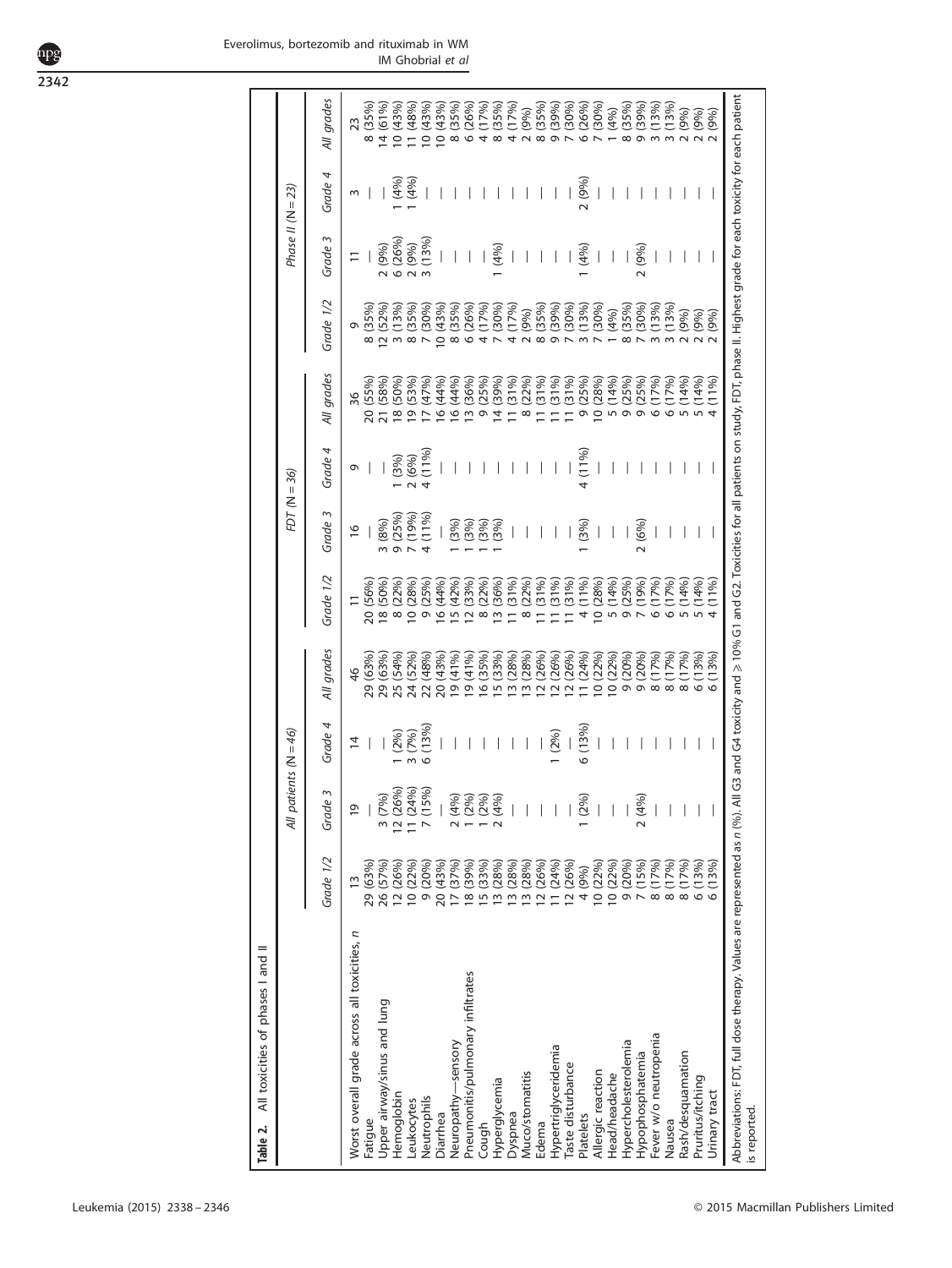#### Response

Responses are summarized in Table 3. The primary outcome of VGPR and CR response rate for all patients and for FDT patients was 2/46 (4. 90% CI: 1–13) and 2/36 CR (6, 90% CI: 1–16), respectively. One of the 23 phase II patients had CR (4, 90% CI: 0–19).

On the basis of the new response criteria, $34$  among FDT patients, 32/36 (89%) of patients experienced at least a minimal response (MR; 90% CI: 76–96%). The observed PR or better response rate was 19/36 (53, 90% CI: 38–67%). There were 2 CR, 17 PR, 13 MR, 3 SD and 1 PD. For the phase II patients, the rate of MR or better occurred in 20/23 (87, 90% CI: 70–96) with 1 CR, 13 PR, 6 MR with only 2 SD and 1 progression while on therapy. Overall, 40/46 patients had a minimal or better response (87 90% CI: 76–94) with 2 CR, 21 PR, 17 MR, 5 SD and 1 PD. Similar results were observed when we analyzed the data based on M-spike response with serum protein electrophoresis [\(Figure 3b](#page-6-0)).

All patients had a decrease in their serum IgM [\(Figures 2a and b\)](#page-6-0). The hemoglobin initially decreased, likely owing to the myelosuppressive effect of everolimus and bortezomib, but then increased steadily with subsequent cycles after the antitumor effect became evident [\(Figure 2c\)](#page-6-0).

The median time to MR or better for 32/36 responding FDT patients was 64 days (95% CI: 28–399) and for 20/23 responding phase II patients was 60 days (95% CI: 28–211). Overall, the median time to response for all 40 responders was 68 days (95% CI: 28–318). The median duration of MR or better response for both FDT and phase II patients has not been reached. For all 40 responding patients, the median duration of response was 16 months (95% CI: 9–not estimable (NE)).

#### Time to event analysis

The median follow-up for all patients was 15 months (range: 2 months–3.5 years). The total number of PFS events was 22 for all patients, 16 for FDT patients and 9 for phase II patients.

At data cutoff in August 2014, 9 patients remain on treatment having received a maximum of 42 cycles of therapy, 42 in the phase I study and 26 in the phase II study. In the phase I/II study, treatment was discontinued in the remaining patients owing to PD  $(n = 22, 48%)$ , unacceptable toxicity (determined by the physician and the patient,  $n = 7$ , 15%), withdrawal of consent (in which patients did not wish to continue therapy for personal reasons that are not due to toxicity,  $n = 3$ , 7%), death due to unrelated cardiac event  $(n = 1, 2\%)$ , symptomatic deterioration  $(n=2, 4\%)$ , non-protocol therapy  $(n=1, 2\%)$  and unspecified  $(n = 1, 2\%).$ 

For all 46 patients in the study, the median PFS was 18 months (95% CI: 12–NE). For the 36 FDT patients, the median PFS was 21 months (95% CI:12–NE), [Figure 3.](#page-6-0) The median PFS time for phase II patients has not been reached. Overall, the 1- and 2-year probabilities of PFS were 65% (95% CI: 48–78) and 42% (95% CI: 26–58), respectively.

In a *post-hoc* analysis, we evaluated the outcome among patients who received prior bortezomib (refractory or not refractory). The median follow-up of patients who have received prior bortezomib was 12 months (range, 2 months–36 months). Among the 26 patients who received prior bortezomib, there were 13 PFS events with an estimated median PFS of 18 months (95% CI: 12–NE). One of the 46 patients (2%) died while in study owing to an unrelated cardiac event. This patient was in the study for 24 months and had maintained SD while on treatment.

#### MYD88 and CXCR4 mutation analysis

Of the patients enrolled, there were 20 patient samples available for analysis. Of those, 16 (80%) were shown to have MYD88/L265P mutation; only 1 (5%) had the CXCR4/C1013G mutation. The 4 wild-type MYD88 patients had a CR, 2 MR and 1 SD. The patient with CXCR4/C1013G mutation also had MY88/L265P mutation and showed SD at best response. No correlation to response with MYD88/L265P was observed. Correlation with CXCR4/C1013G was not performed given that there was only one case with the mutation.

## **DISCUSSION**

This study was designed to evaluate the safety and response rate of a three-drug combination of targeted agents that are active in WM to develop a platform for a non-chemotherapy-based

| Categorical response for phase I, phase II patients and the 36 patients with full dose therapy (FDT)<br>Table 3. |                                                                        |                                 |                         |  |  |
|------------------------------------------------------------------------------------------------------------------|------------------------------------------------------------------------|---------------------------------|-------------------------|--|--|
|                                                                                                                  | All patients ( $n = 46$ ) <sup>a</sup>                                 | $FDT(n=36)$                     | Phase II $(n = 23)$     |  |  |
| A. Response for all, 36 with FDT and phase II patients <sup>b</sup>                                              |                                                                        |                                 |                         |  |  |
| CR                                                                                                               | 2(4%)                                                                  | 2(6%)                           | 1(4%)                   |  |  |
| PR                                                                                                               | 21 (46%)                                                               | 17 (47%)                        | 13 (57%)                |  |  |
| <b>MR</b>                                                                                                        | 17 (37%)                                                               | 13 (36%)                        | 6(26%)                  |  |  |
| <b>SD</b>                                                                                                        | $5(11\%)$                                                              | 3(8%)                           | 2(9%)                   |  |  |
| <b>PD</b>                                                                                                        | $1(2\%)$                                                               | 1(3%)                           | 1(4%)                   |  |  |
| VGPR or better                                                                                                   | $2(4\%, 90\% \text{ Cl}: 1-13)$                                        | $2(6\%, 90\% \text{ Cl}: 1-16)$ | 1 (4%, 90% CI: 0-19)    |  |  |
| PR or better                                                                                                     | 23 (50%, 90% CI: 37-63)                                                | 19 (53%, 90% CI: 38-67)         | 14 (61%, 90% CI: 42-78) |  |  |
| MR or better                                                                                                     | 40 (87%, 90% CI: 76-94)                                                | 32 (89%, 90% CI: 76-96)         | 20 (87%, 90% CI: 70-96) |  |  |
|                                                                                                                  | B. M-spike response by SPEP for all, 36 with FDT and phase II patients |                                 |                         |  |  |
| CR                                                                                                               | 2(4%)                                                                  | 2(6%)                           | 1(4%)                   |  |  |
| <b>PR</b>                                                                                                        | 22 (48%)                                                               | 21 (58%)                        | 15 (66%)                |  |  |
| <b>MR</b>                                                                                                        | 12 (26%)                                                               | 7 (19%)                         | 3(13%)                  |  |  |
| <b>SD</b>                                                                                                        | 9(20%)                                                                 | 5(14%)                          | 3(13%)                  |  |  |
| PD                                                                                                               | $1(2\%)$                                                               | 1(3%)                           | 1(4%)                   |  |  |
| VGPR or better                                                                                                   | 2 (4%, 90% CI: 1-13)                                                   | 2 (6%, 90% CI: $1-16$ )         | 1 (4%, 90% CI: 0-19)    |  |  |
| PR or better                                                                                                     | 24 (52%, 90% CI: 39-65)                                                | 23 (64%, 90% CI: 49-77)         | 16 (70%, 90% CI: 50-85) |  |  |
| MR or better                                                                                                     | 36 (78%, 90% CI: 66-88)                                                | 30 (83%, 90% CI: 70-92)         | 19 (83%, 90% CI: 65-94) |  |  |

Abbreviations: CI, confidence interval; CR, complete response; MR, minimal response; PD, progressive disease; PR, partial response; SD, stable disease; SPEP, serum protein electrophoresis; VGPR, very good partial response. <sup>a</sup>These include patients treated with everolimus and rituximab alone (n=6). <sup>b</sup>Response assessed by Owen et al.<sup>[34](#page-8-0)</sup>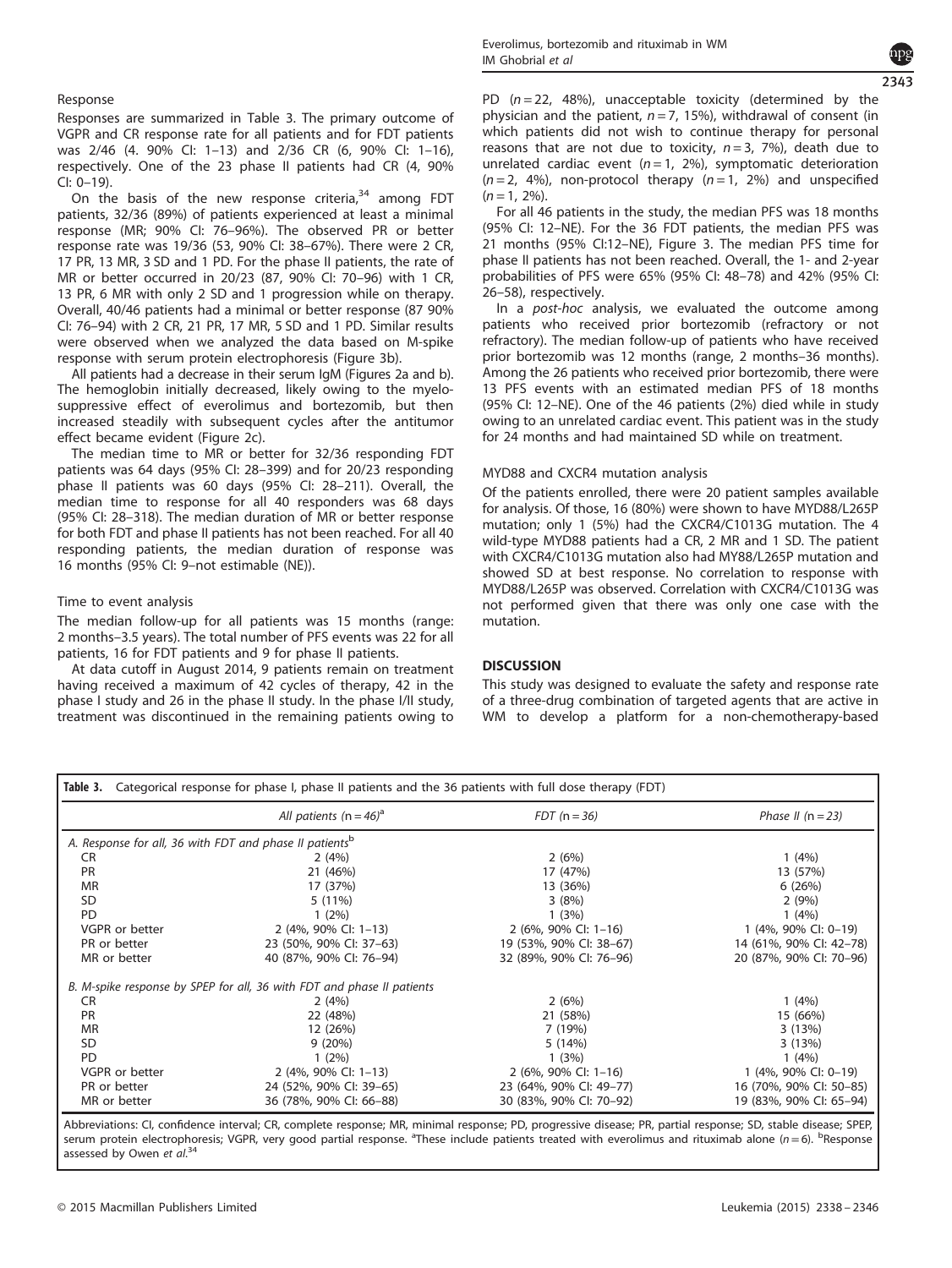$\mathbf b$ a n% Maximum decrease in IgM 150  $-20%$ from baseline 100 gM change from baseline (%)  $-40%$ 50  $-60%$ c  $-80%$  $-50$  $-100$  $-100%$  $\overline{\phantom{a}}$  $\mathbf{1}$  $\mathbf c$ n=36 n=34 n=33 n=30 n=28 n=28 n=28  $\tilde{c}$ 50 Hgb change from<br>baseline (%) 25  $\Omega$ **BA**  $-25$  $\overline{\phantom{a}}$ 5  $\mathbf{1}$ э 4 6 End of therany **CYCLE** 

Everolimus, bortezomib and rituximab in WM

<span id="page-6-0"></span>2344

IM Ghobrial et al



Figure 2. (a) Maximum percentage of decrease from baseline in IgM over all cycles in response to therapy per patient. (b) Median and interquartile range for IgM values in response to RVR per each cycle in the FDT patients,  $n=36$ . (c) Median and interquartile range for hemoglobin (Hb) values in response to RVR per each cycle in the FDT patients,  $n = 36$ . The lowest hemoglobin value per patient for each cycle was used for this analysis.



Figure 3. Kaplan–Meier curve of PFS. Events are defined as first progression or death from any cause. For the 36 FDT patients, the median PFS was 21 months (95% CI: 12–NE). Patients are censored (vertical tick mark) otherwise.

approach for patients with WM. This study was based on the single agent activity of everolimus, bortezomib and rituximab in patients with WM and based on the preclinical mechanisms of activity of these agents and synergistic activity in preclinical models allowing for the therapeutic targeting of both the PI3K and nuclear factor-kB pathways in  $WM.^2$ 

The study proved to be safe with no DLTs observed with full dosing of the combination of everolimus, bortezomib and rituximab in patients with relapsed or refractory WM. The major grades 3 and 4 hematological toxicities were anemia and leucopenia (with neutropenia), while grades 3–4 thrombocytopenia was present in 11% of patients in both phase I and II trials, indicating that the combination of agents that induce thrombocytopenia such as bortezomib and everolimus is achievable and manageable. Non-hematological toxicities were most significant for upper respiratory infections, diarrhea, pneumonitis and grades 1–2 peripheral neuropathy. Hyperglycemia and hypertriglyceridemia were also seen, but most cases were of grades 1 and 2 and related to everolimus. These were all expected toxicities of bortezomib or everolimus therapy.

Overall, the response rate for the three-drug combination was 89%, indicating that this combination is highly effective in achieving a response despite that 98% of patients received prior rituximab therapy and 57% received bortezomib-based therapy with 54% receiving prior bortezomib/rituximab combination. Potentially, the addition of everolimus can be useful in enhancing response or overcoming resistance to prior therapy with bortezomib or rituximab. In addition, everolimus can cross the blood–brain barrier and therefore may be useful in combination therapy in patients with systemic and central nervous system disease with Bing–Neel syndrome. However, further studies recruiting patients with Bing–Neel syndrome on this combination are required to further prove this hypothesis.

Recent studies using whole-genome sequencing have shown that MYD88 and CXCR4 mutations are critical regulators of response to novel therapeutic agents in WM. Previous studies using the BTK inhibitor Ibrutinib have shown that patients with nonsense and frameshift CXCR4 mutations are more likely to be resistant to single agent Ibrutinib.<sup>[36](#page-8-0)</sup> Here we show that patients with and without MYD88 mutation might respond similarly to the combination of three-targeted agents. There was only once case of CXCR4/C1013G mutation, and therefore correlation with response was not performed. We did not perform CXCR4 sequencing to identify other CXCR4 mutations and therefore cannot determine whether a higher frequency of CXCR4 mutations could have correlated with response/resistance in this study.

Novel agents have been developed since the initiation of this study and include the BTK inhibitor Ibrutinib.<sup>[36,37](#page-8-0)</sup> Future studies to examine whether everolimus should be combined with ibrutinib or whether ibrutinib should be added to this three-drug combination to enhance response and overcome resistance could be examined. In addition, everolimus is a TORC1 inhibitor and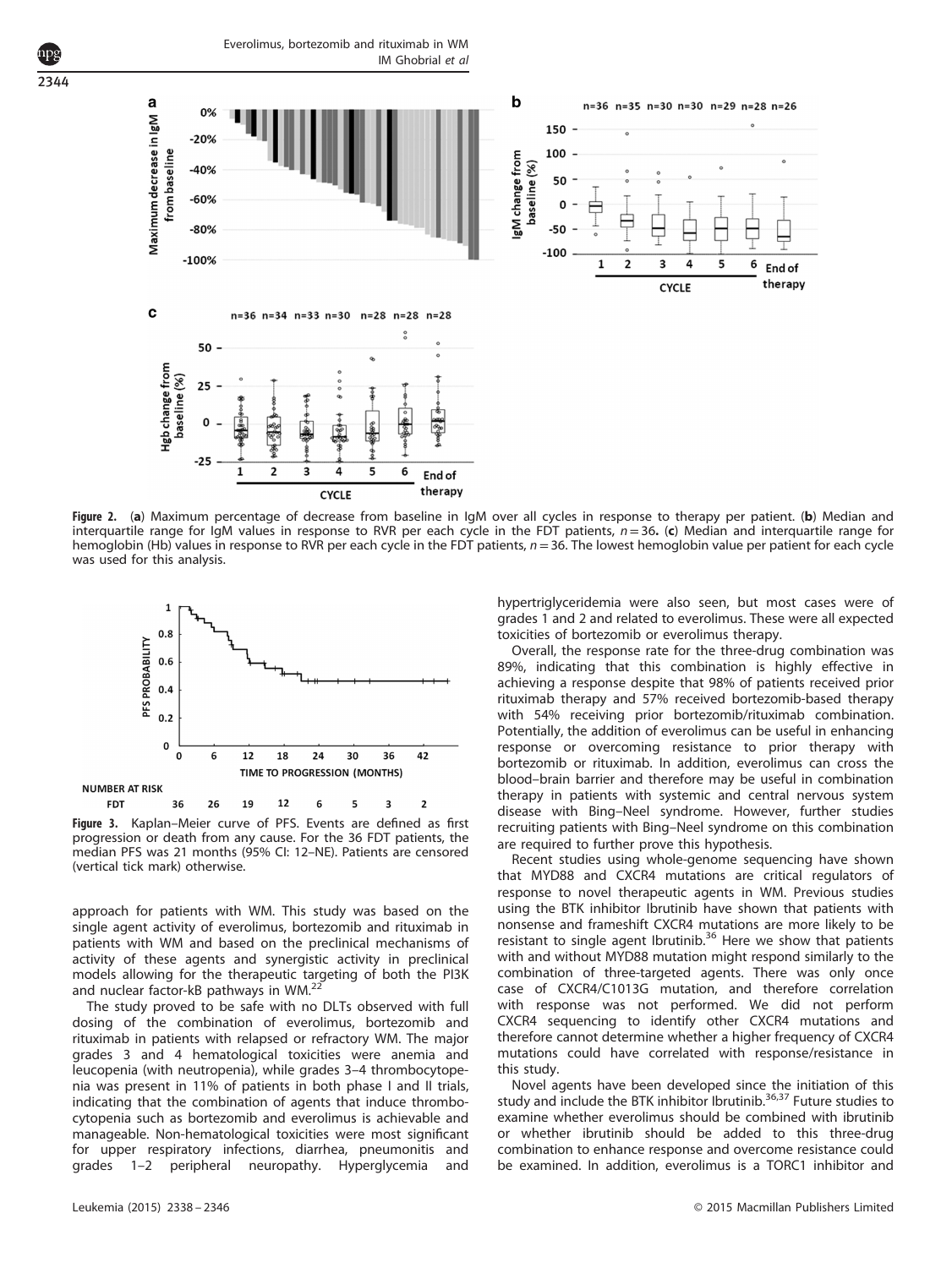<span id="page-7-0"></span>does not inhibit TORC2 even at high concentrations, indicating that Akt activation can still occur in these cells and can be a mechanism of resistance.<sup>22</sup> Potentially, agents that target the PI3K pathway upstream of TORC1 or inhibit both TORC1 and TORC2 might show better activity and deeper responses in patients with WM. These include new PI3K inhibitors and TORC1 and TORC2 dual inhibitors among others.

In summary, this study demonstrates that the combination of everolimus, bortezomib and rituximab is well tolerated and achieved a high response rate even in patients previously treated with rituximab or bortezomib. This may be considered as one of the models of non-chemotherapeutic-based combinations in WM. Further studies to confirm those results in larger trials or in the upfront setting are warranted.

# CONFLICT OF INTEREST

Irene M Ghobrial: Consultant for Novartis, Millennium, Celgene and BMS. Philip Armand: received funding from BMS, Merck, Otsuka, Sigma Tau and Sequenta; consultant for Merck. Paul Richardson: Consultant for Novartis, Millennium and Celgene. The rest of the authors declare no conflict of interest.

#### ACKNOWLEDGEMENTS

Supported in part by 1R01FD003743, Novartis Inc., Millenium/Takeda Inc. and the International Waldenstrom Macroglobulinemia Foundation (IWMF).

## AUTHOR CONTRIBUTIONS

Irene M Ghobrial: initiated and wrote the clinical trial and was the principal investigator at DFCI. She conducted the clinical trial, analyzed the data and wrote the manuscript, Robert Redd: performed the statistical analysis; Philippe Armand: enrolled patients and reviewed the manuscript; Erica Boswell: entered and analyzed the data and reviewed the manuscript; Stacey Chuma: was the research nurse of the study; Antonio Sacco: performed the mutation studies for MYD88 and CXCR4, Kimberly Noonan: assessed patients during therapy and follow-up; Ranjit Banwait: entered and analyzed the data and reviewed the manuscript; Houry Leblebjian: pharmacist of the study and reviewed treatment and dose modifications of the study; Diane Warren: project manager of the clinical study; Megan MacNabb: assistant project manager, managed the regulatory components of the study; Aldo M Roccaro: performed the mutation studies for MYD88 and CXCR4; Daisy Huynh: performed the mutation studies for MYD88 and CXCR4; Adriana Perilla-Glen performed the mutation studies for MYD88 and CXCR4; Patrick Henrick: entered and analyzed the data and reviewed the manuscript; Jorge Castillo: cared for patients in the study and reviewed the manuscript; Paul G Richardson: input in the design and conduct of the study and reviewed the manuscript; Jeffrey Matous enrolled patients and reviewed the manuscript; Edie Weller: performed the statistical analysis; Steven P Treon: input in the design and conduct of the study, enrolled patients and reviewed the manuscript.

#### **REFERENCES**

- 1 Sahin I, Leblebjian H, Treon SP, Ghobrial IM. Waldenstrom macroglobulinemia: from biology to treatment. Expert Rev Hematol 2014; 7: 157–168.
- 2 Treon SP, Hunter ZR, Castillo JJ, Merlini G. Waldenstrom macroglobulinemia. Hematol Oncol Clin North Am 2014; 28: 945–970.
- 3 Dimopoulos MA, Panayiotidis P, Moulopoulos LA, Sfikakis P, Dalakas M. Waldenstrom's macroglobulinemia: clinical features, complications, and management. J Clin Oncol 2000; 18: 214–226.
- 4 Ghobrial IM, Witzig TE. Waldenstrom macroglobulinemia. Curr Treat Options Oncol 2004; 5: 239–247.
- 5 Dimopoulos MA, Kyle RA, Anagnostopoulos A, Treon SP. Diagnosis and management of Waldenstrom's macroglobulinemia. J Clin Oncol 2005; 23: 1564–1577.
- 6 Owen RG, Treon SP, Al-Katib A, Fonseca R, Greipp PR, McMaster ML et al. Clinicopathological definition of Waldenstrom's macroglobulinemia: consensus panel recommendations from the Second International Workshop on Waldenstrom's Macroglobulinemia. Semin Oncol 2003; 30: 110–115.
- © 2015 Macmillan Publishers Limited Leukemia (2015) 2338 2346
- 7 Leblond V, Johnson S, Chevret S, Copplestone A, Rule S, Tournilhac O et al. Results of a randomized trial of chlorambucil versus fludarabine for patients with untreated Waldenstrom macroglobulinemia, marginal zone lymphoma, or lymphoplasmacytic lymphoma. J Clin Oncol 2013; 31: 301–307.
- 8 Anderson KC, Alsina M, Bensinger W, Biermann JS, Cohen AD, Devine S et al. Waldenstrom's macroglobulinemia/lymphoplasmacytic lymphoma, version 2.2013. J Natl Compr Canc Netw 2012; 10: 1211–1219.
- 9 Ghobrial IM, Hong F, Padmanabhan S, Badros A, Rourke M, Leduc R et al. Phase II trial of weekly bortezomib in combination with rituximab in relapsed or relapsed and refractory Waldenstrom macroglobulinemia. J Clin Oncol 2010; 28: 1422–1428.
- 10 Ghobrial IM, Xie W, Padmanabhan S, Badros A, Rourke M, Leduc R et al. Phase II trial of weekly bortezomib in combination with rituximab in untreated patients with Waldenstrom macroglobulinemia. Am J Hematol 2010: 85: 670-674.
- 11 Dimopoulos MA, Chen C, Kastritis E, Gavriatopoulou M, Treon SP. Bortezomib as a treatment option in patients with Waldenstrom macroglobulinemia. Clin Lymphoma Myeloma Leuk 2010; 10: 110–117.
- 12 Treon SP, Ioakimidis L, Soumerai JD, Patterson CJ, Sheehy P, Nelson M et al. Primary therapy of Waldenstrom macroglobulinemia with bortezomib, dexamethasone, and rituximab: WMCTG clinical trial 05-180. J Clin Oncol 2009; 27: 3830–3835.
- 13 Treon SP, Xu L, Yang G, Zhou Y, Liu X, Cao Y et al. MYD88 L265P somatic mutation in Waldenstrom's macroglobulinemia. N Engl J Med 2012; 367: 826-833.
- 14 Xu L, Hunter ZR, Yang G, Zhou Y, Cao Y, Liu X et al. MYD88 L265P in Waldenstrom's macroglobulinemia, IgM monoclonal gammopathy, and other B-cell lymphoproliferative disorders using conventional and quantitative allelespecific PCR. Blood 2013; 121: 2051–2058.
- 15 Laird MH, Rhee SH, Perkins DJ, Medvedev AE, Piao W, Fenton MJ et al. TLR4/MyD88/PI3K interactions regulate TLR4 signaling. J Leukoc Biol 2009; 85: 966–977.
- 16 Troutman TD, Hu W, Fulenchek S, Yamazaki T, Kurosaki T, Bazan JF et al. Role for B-cell adapter for PI3K (BCAP) as a signaling adapter linking Toll-like receptors (TLRs) to serine/threonine kinases PI3K/Akt. Proc Natl Acad Sci USA 2012; 109: 273–278.
- 17 Roccaro AM, Sacco A, Jimenez C, Maiso P, Moschetta M, Mishima Y et al. C1013G/CXCR4 acts as a driver mutation of tumor progression and modulator of drug resistance in lymphoplasmacytic lymphoma. Blood 2014; 123: 4120–4131.
- 18 Hunter ZR, Xu L, Yang G, Zhou Y, Liu X, Cao Y et al. The genomic landscape of Waldenstrom macroglobulinemia is characterized by highly recurring MYD88 and WHIM-like CXCR4 mutations, and small somatic deletions associated with B-cell lymphomagenesis. Blood 2014; 123: 1637–1646.
- 19 Treon SP, Cao Y, Xu L, Yang G, Liu X, Hunter ZR. Somatic mutations in MYD88 and CXCR4 are determinants of clinical presentation and overall survival in Waldenstrom's macroglobulinemia. Blood 2014; 123: 2791–2796.
- 20 Zhang Y, Roccaro AM, Rombaoa C, Flores L, Obad S, Fernandes SM et al. LNA-mediated anti-miR-155 silencing in low-grade B-cell lymphomas. Blood 2012; 120: 1678–1686.
- 21 Roccaro AM, Sacco A, Chen C, Runnels J, Leleu X, Azab F et al. microRNA expression in the biology, prognosis, and therapy of Waldenstrom macroglobulinemia. Blood 2009; 113: 4391–4402.
- 22 Roccaro AM, Sacco A, Jia X, Banwait R, Maiso P, Azab F et al. Mechanisms of activity of the TORC1 inhibitor everolimus in Waldenstrom macroglobulinemia. Clin Cancer Res 2012; 18: 6609–6622.
- 23 Motzer RJ, Escudier B, Oudard S, Hutson TE, Porta C, Bracarda S et al. Efficacy of everolimus in advanced renal cell carcinoma: a double-blind, randomised, placebo-controlled phase III trial. Lancet 2008; 372: 449–456.
- 24 Treon SP. How I treat Waldenstrom macroglobulinemia. Blood 2009; 114: 2375–2385.
- 25 Chan S. Targeting the mammalian target of rapamycin (mTOR): a new approach to treating cancer. Br J Cancer 2004; 91: 1420–1424.
- 26 Pene F, Claessens YE, Muller O, Viguie F, Mayeux P, Dreyfus F et al. Role of the phosphatidylinositol 3-kinase/Akt and mTOR/P70S6-kinase pathways in the proliferation and apoptosis in multiple myeloma. Oncogene 2002; 21: 6587–6597.
- 27 Foster DA. Targeting mTOR-mediated survival signals in anticancer therapeutic strategies. Expert Rev Anticancer Ther 2004; 4: 691–701.
- 28 Shi Y, Sharma A, Wu H, Lichtenstein A, Gera J. Cyclin D1 and c-Myc internal ribosome entry site (IRES)-dependent translation is regulated by AKT activity and enhanced by rapamycin through a p38 MAPK and ERK-dependent pathway. J Biol Chem 2005; 280: 10964–10973.
- 29 Choo AY, Blenis J. TORgeting oncogene addiction for cancer therapy. Cancer Cell 2006; 9: 77–79.